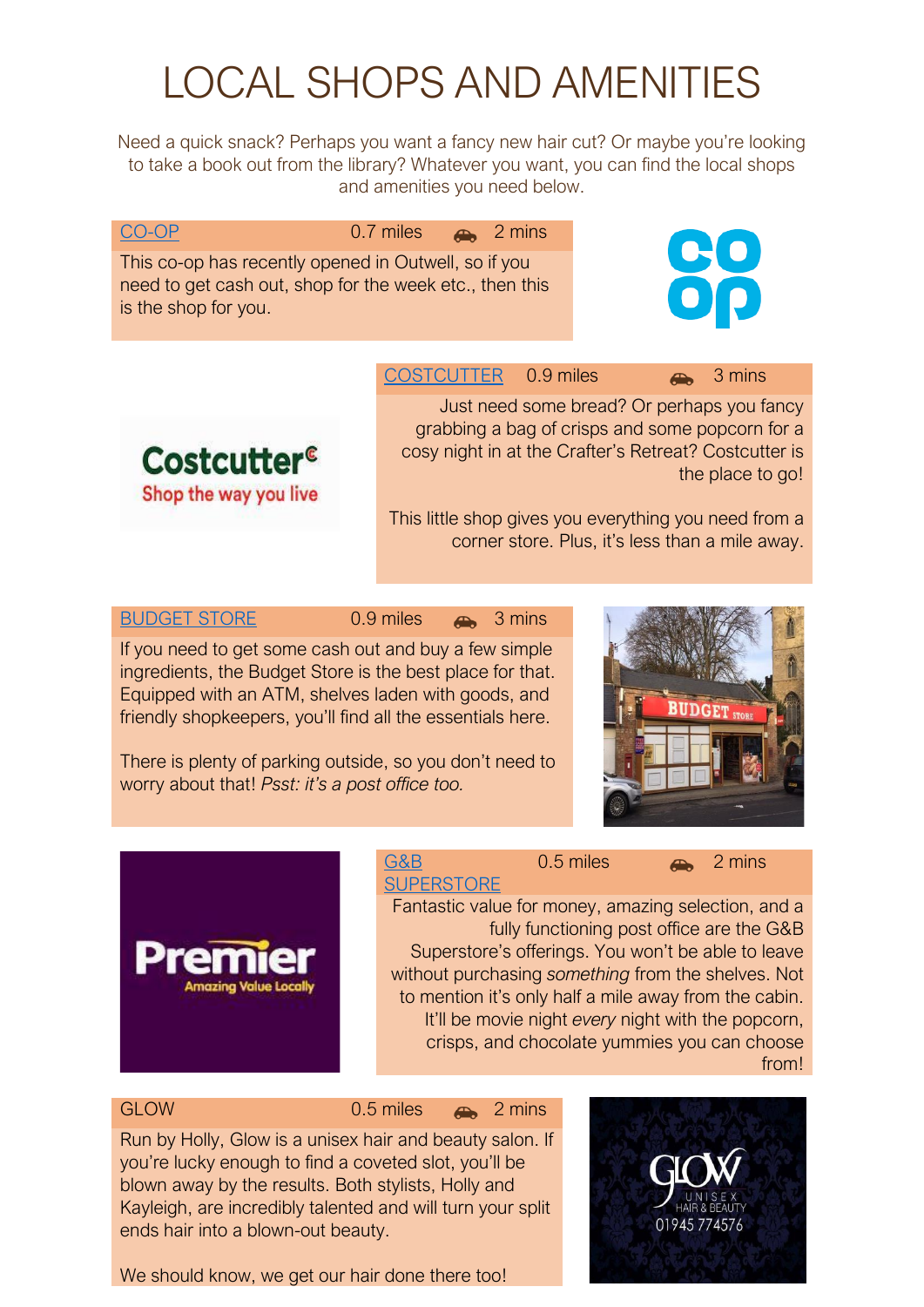

### KELLY'S HAIR AND NAILS 0.4 miles **2 mins**

If Glow is filled to the brim, you can always try your luck at Kelly's Hair & Nail Salon. It's always best to ring beforehand so you don't waste a journey. But you'll be treated incredibly well here thanks to the friendly staff and small, family vibe.

To find Kelly's, locate the fish & chip shop. Then, cross the bridge. You'll see the salon soon enough!

[BRIAN TWEED & SONS](https://en-gb.facebook.com/pages/category/Butcher-Shop/Brian-Tweed-Son-Ltd-365996273756393/)  [LTD](https://en-gb.facebook.com/pages/category/Butcher-Shop/Brian-Tweed-Son-Ltd-365996273756393/)  $0.4$  miles  $\rightarrow$  2 mins

Situated a short walk from the Crafter's Retreat, Brian Tweed & Sons LTD butchers provides locally sourced, free range premium meat cuts.

If you feel like using the fire pit and whipping up some of the [best BBQ recipes](https://www.craftersretreat.co.uk/post/the-best-fire-pit-recipes), a trip to Brian's isn't just a treat, it's an *essential*.





[UPWELL](https://www.upwellhealthcentre.nhs.uk/)  [HEALTH](https://www.upwellhealthcentre.nhs.uk/)  **[CENTRE](https://www.upwellhealthcentre.nhs.uk/)**  $0.7$  miles  $\rightarrow$  2 mins

We hope you stay happy and healthy 24/7. But if, for some reason, you feel under the weather during your stay at Crafter's Retreat, the Upwell Health Centre and Pharmacy is right around the corner. The pharmacy comes equipped with baby supplies, body wash, medicine, and anything else you may need in an emergency.



You can choose between 4 to 8-seater cars, and no journey is too long, short, big, or small. Not to mention they have wheelchair-accessible minivans if needed.



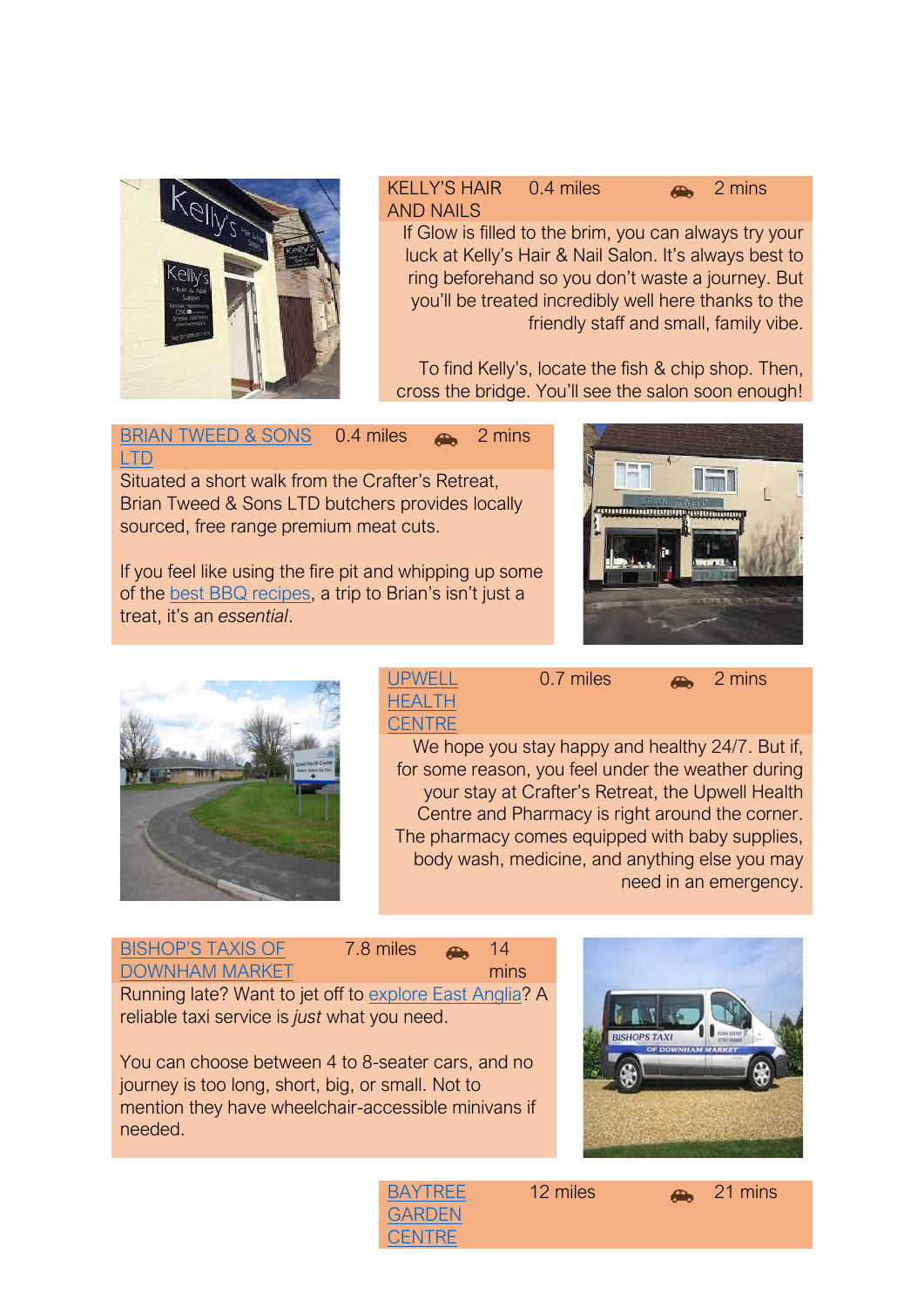

Baytree of Hilgay, formerly known as Dents, is the best garden centre/café in the area. Baytree has everything from a locally grown farm shop to plants and trees to a café/restaurant serving meticulously crafted dishes. Whether you want to shop till you drop or eat until you're stuffed, Baytree is for you.

#### [DOWNHAM LEISURE](https://www.1life.co.uk/Downham-Health-and-Leisure-Centre/)  **[CENTRE](https://www.1life.co.uk/Downham-Health-and-Leisure-Centre/)** 8.7 miles **3.4** 18 mins

Fancy getting fit while you're enjoying your luxurious stay in our cabin? The Downham Leisure centre will help you do that and more. With a wide selection of fitness classes, a fully functional indoor sports hall, and a well-appointed gym, you'll be spoilt for exercise choice.





### **HOWDALE [SURGERY](https://www.howdalesurgery.co.uk/)** 9.7 miles **A** 18 mins

If you feel unwell while you're having fun in Downham Market, the Howdale Surgery can help you out. Located in a prime position, it is easy to find so you don't need to panic if peakiness strikes.

[DOWNHAM TRAIN](https://www.greatnorthernrail.com/travel-information/plan-your-journey/station-information/stations/downham-market)  **[STATION](https://www.greatnorthernrail.com/travel-information/plan-your-journey/station-information/stations/downham-market)** 7.8 miles **6** 14 mins When staying at the Crafter's Retreat, Downham train station is your closest portal to places more further afield.

On one side, you can jet off to Watlington and Kings Lynn. On the other side, the direct line to Kings Cross Station in London makes the country your oyster.





#### **GOULD [BARBERS](https://www.gouldbarbers.co.uk/)** 8.3 miles **and** 16 mins

Looking for a fresh trim? A pro barbers will do just the trick. Whether you want a standard clipper cut, skin fade, beard trim, or something far more adventurous, the experts at Gould are the people

for you.

[PRIORY DENTAL CARE](http://www.priory-dental.co.uk/) 8.6 miles  $\rightarrow$  18 min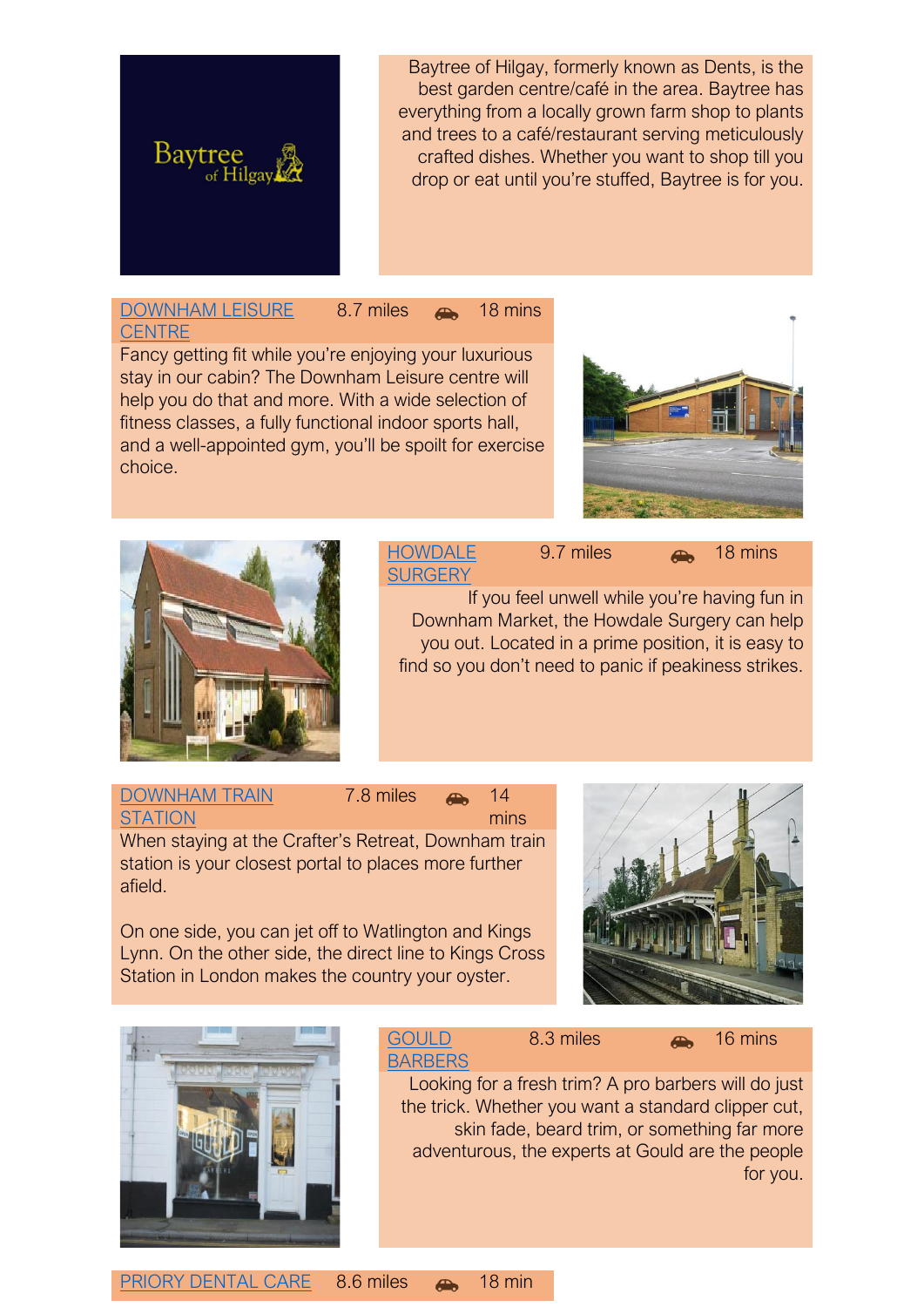Priory Dental Care is a family dentist offering private dental care to children and adults. They provide the highest-quality service and can cater to those with emergency teeth concerns.

Just head to their website to find out more.





[THE ORIGINAL](https://www.facebook.com/tofsdownhammarket/)  **FACTORY [SHOP](https://www.facebook.com/tofsdownhammarket/)**  $7.4 \text{ miles}$   $\rightarrow$  13 mins

Nowadays, discounts are hard to come by. But The Original Factory Shop sticks to their bargain-busting roots.

You can find pretty much everything here! From foldable tables to T-shirts to sweets, you certainly can't leave with an empty basket!

[SUE RYDER CARE](https://www.sueryder.org/support-us/shop-with-us/our-shops/downham-market-furniture) 7.4 miles  $\bullet$  13

mins Located to the left of The Original Factory Shop, you can do your bit and shop for beautiful things at the same time. And if you have anything to donate? You can do so here too!



The carpark has ample space.



[AT JOHNSON](http://www.atjohnson.co.uk/)  **HOME [HARDWARE](http://www.atjohnson.co.uk/)** 8.1 miles **A** 15 mins

This shop is a gold mine for tools, garage equipment, and workshop gadgets for plumbers, hobbyists, carpenters, and everyone in between. Whether you're looking for bicycles, kitchenware, patio furniture, pest control, garage consumables, or garden tools, you can find it here.

[TESCO](https://www.tesco.com/store-locator/downham-market/london-rd) 9.6 miles  $\bullet$  18 mins

For all your great value essentials and groceries, Tesco in Downham Market is the place to go. You can purchase a huge range of homeware, food, drinks, and so much more from here. But we're sure we don't need to tell you that — most people know the ins and outs of Tesco!

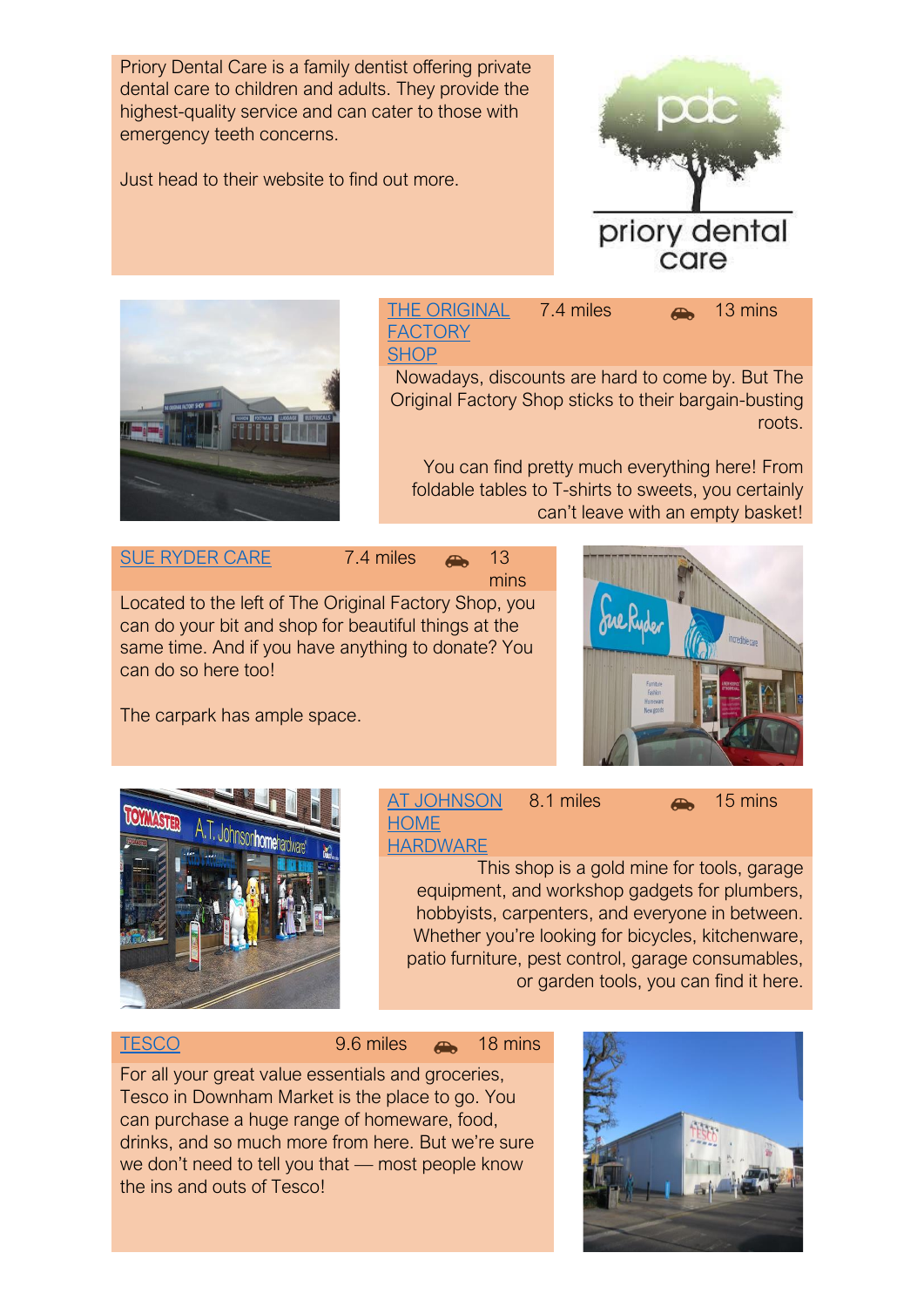

### [THE PRIORY](https://www.norfolk.gov.uk/libraries-local-history-and-archives/libraries/your-local-library/locations-and-opening-times/downham-market)  **[CENTRE](https://www.norfolk.gov.uk/libraries-local-history-and-archives/libraries/your-local-library/locations-and-opening-times/downham-market)** 8.4 miles **a** 17 mins

The Priory Centre, now more often known as the Downham Market Library, is open from 10 am to 7 pm on Tuesday to Friday and 1 pm to 4 pm on Saturday.

We have lots of books to choose from at the Crafter's Retreat. But if they aren't for you, you can always pop here to find your next favourite novel.

| <b>BOOTS</b>                       |  |  |  | 17.2                                                                            | a. | - 36 |
|------------------------------------|--|--|--|---------------------------------------------------------------------------------|----|------|
|                                    |  |  |  | miles                                                                           |    | mins |
| $\sim$ $\sim$ $\sim$ $\sim$ $\sim$ |  |  |  | the contract of the contract of the contract of the contract of the contract of |    | . .  |

Similarly to Tesco, we know we don't have to explain what you can find at Boots… but we're going to anyway!

From perfumes to makeup to deodorants to toothbrushes to conditioner, Boots has it all. You should put a lock on your wallet before going here if you're a make-up fiend.





[B&M](https://www.bmstores.co.uk/stores/kings-lynn-pierpoint-retail-park-63)  [BARGAINS](https://www.bmstores.co.uk/stores/kings-lynn-pierpoint-retail-park-63) 17.6 miles **34 mins** 

Consider B&M Bargains the cousin of The Original Factory Shop. *However,* you'll find mainly food in this shop.

The bargains are pretty extreme here. You'll discover branded things for almost half the standard price!

[VANCOUVER QUARTER](https://vancouverquarter.com/) 17 miles  $\rightarrow$  36 mins

Vancouver Quarter is situated in the core of Kings Lynn, a historical town. It's *the* shopping centre in the Crafter's Retreat vicinity! There is truly something for everyone.

You can find Deichmann, Game, GrapeTree, HSBC, ikon, Greggs, and so much more within this outdoor centre.





#### [KINGS LYNN](https://www.greateranglia.co.uk/travel-information/station-information/kln)  [TRAIN STATION](https://www.greateranglia.co.uk/travel-information/station-information/kln) 17.3 miles **38 mins**

Kings Lynn Train Station is the end of the line. From here, you're only two stops to Downham Market, a few more to Ely, and way more to London. You can even change at Ely to go to Norwich and *loads* of other places.